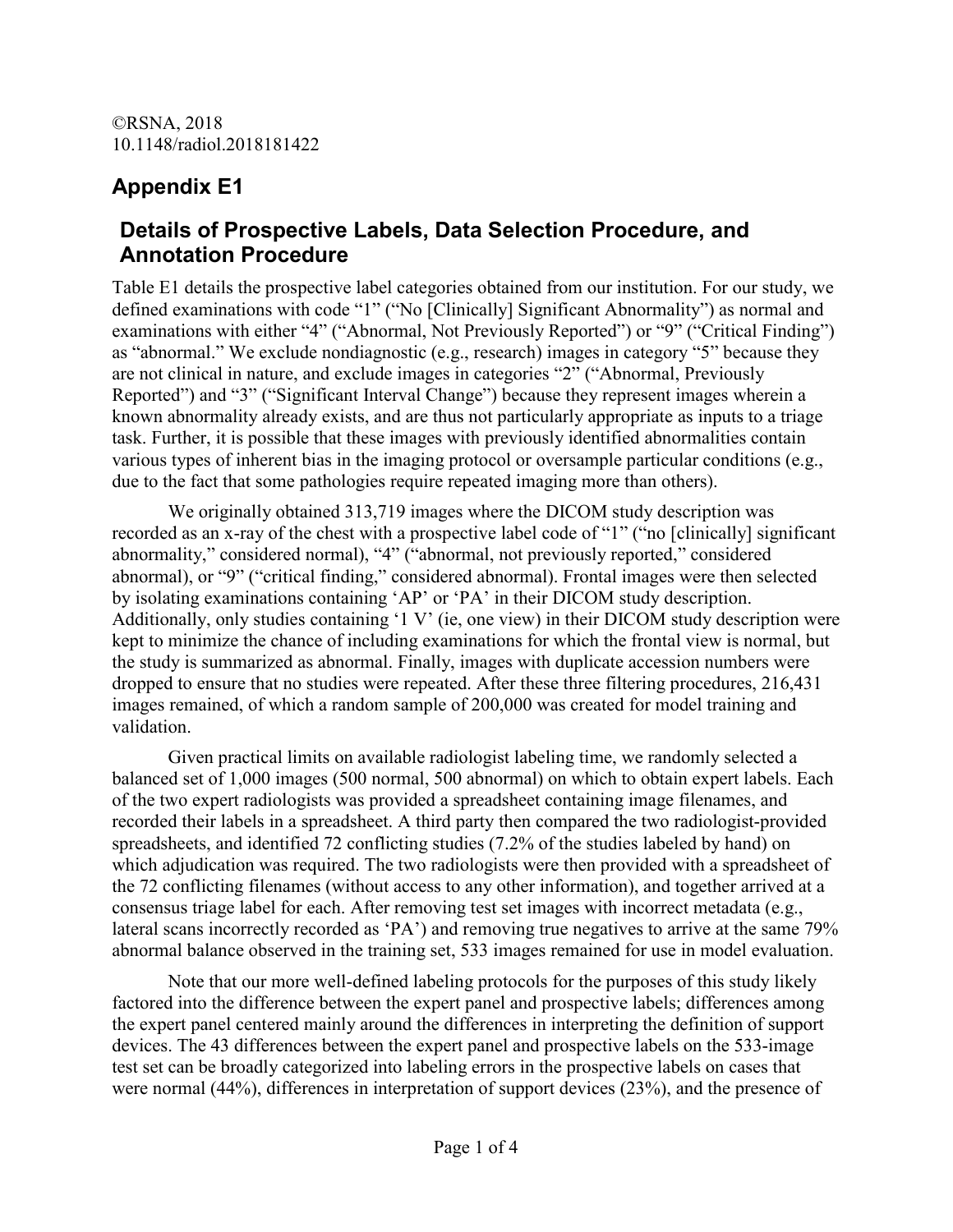miscellaneous pathologies such as scarring or atelectasis missed either by the expert panel or the prospective labels (33%).

# **Details of CNN Training**

All CNN models, whether using pretrained or random initialization, were trained on a single Tesla P100 GPU (16 GB) using the Adam optimizer (31) with default parameters (  $\beta_1 = 0.9$ ,  $\beta_2 = 0.999$ ), the default initial learning rate of 0.001, batch size of 72 (the maximum that would fit on the GPU), learning rate decay rate of  $\sqrt{0.1}$ , the binary cross-entropy loss function, and dropout rate of 0.1 after each dense layer for DenseNet architectures. To standardize the training procedure over different training set sizes, each model was trained using 50,000 batches (equivalent to twenty epochs for the 200,000-sample dataset) and crossvalidation on the development set, while learning rate decay was applied after the development accuracy had not improved for 5,000 batches (equivalent to two epochs for the 200,000-sample dataset). We note here that further optimization could have been performed with respect to both architecture and hyperparameter search; while such fine-tuning tasks can and should play an important role in translating academic results into potential deployment, they are not a focus of this study.

In Figure E1, we present sample output from the training procedure for one of our experimental trials using the DenseNet-121 architecture. We observe that both accuracy and loss for train and development sets track each other closely, implying that the training data has not been overfit. Importantly, though training each trial for 20 epochs requires extensive computational resources, we do observe continuing improvements in train and development accuracy well into our training procedure.

## **Detailed Results from Bag-Of-Visual-Words+Kernelized SVM (BOVW+KSVM) Comparison**

We provide details of the computation procedure for our BOVW+KSVM model here. Image descriptors are first computed using the dense Scale Invariant Feature Transform (SIFT) with spatial subdivisions of  $2 \times 2$  and  $4 \times 4$ , 200 visual words are defined by k-means clustering using 300 iterations of the Elkan algorithm, and spatial histograms are created for each image in terms of these visual words using a KD-Tree (23). To leverage the power of model nonlinearity, histograms are explicitly pre-transformed using the linear approximation of the nonlinear  $\chi^2$ homogeneous kernel with three dimensions as suggested by (22). A support vector machine (SVM) is then trained on the output of this kernel map using five random seeds on the same training and development data that support training of the neural networks described in the bulk of this manuscript. As with the CNN-based models, coarse hyperparameter search was performed over the homogeneity parameter  $\gamma$  and the SVM slack parameter C. The fact that our experiments show that  $\gamma = 0.5$  yields best results is in line with the findings of (22).

In Table E2, we report BOVW+KSVM performance averaged over five different random seeds for different training and development set sizes. Note that ROC-AUC values are computed using a score that is the difference between the positive class score and the negative class score, as the maximum of these is used to determine the model prediction. Interestingly, we observe that the relative performance of the CNN and BOVW+KSVM models changes markedly for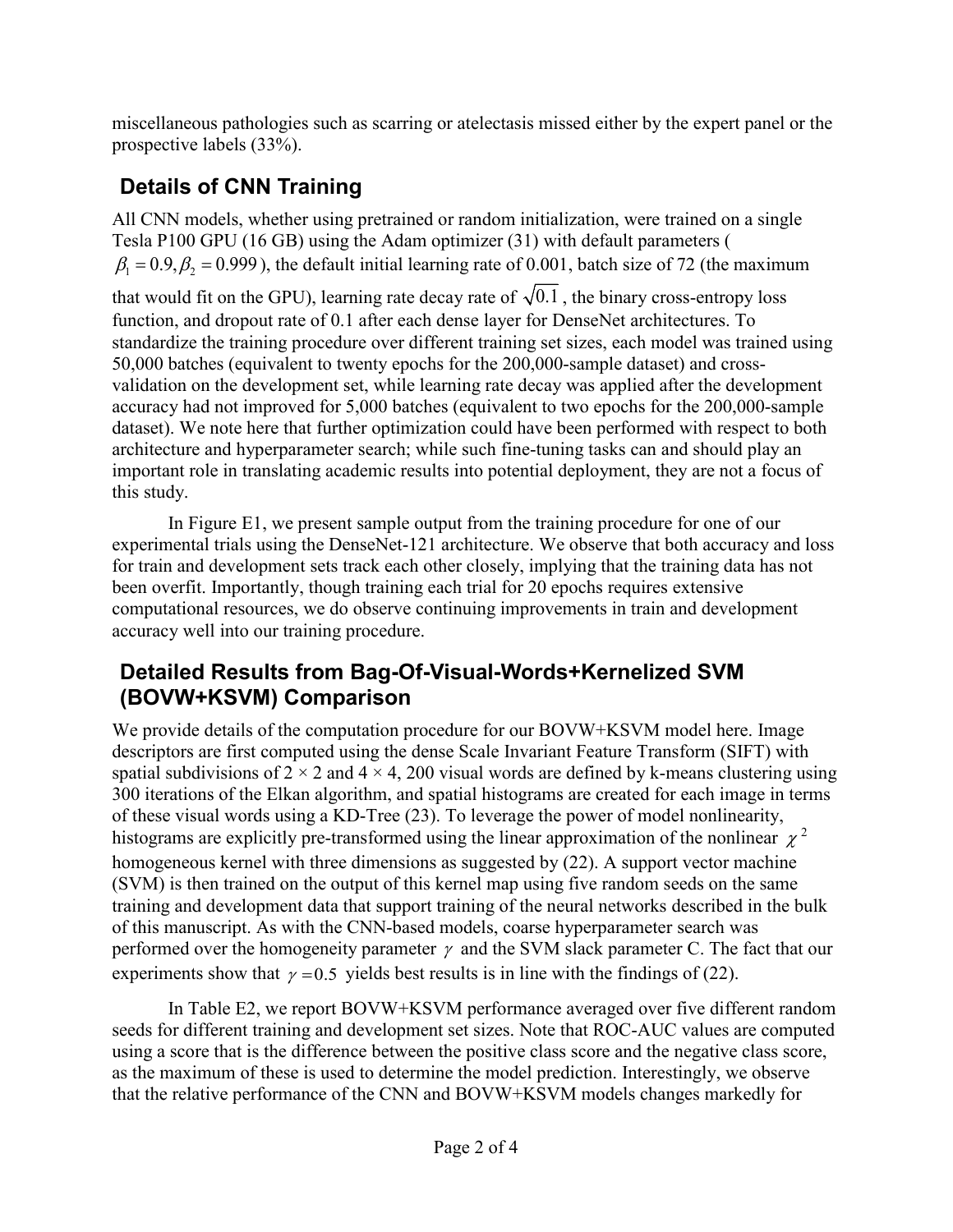different scales of data. For sizes of  $O(10^3)$ , the BOVW+KSVM outperforms the CNN by 3%, while the representation learning inherent to the CNN results in 7% gain over the BOVW+KSVM with O(10<sup>4</sup>) samples. Interestingly, while CNN performance saturates around  $O(10^4)$  samples, BOVW+KSVM performance improves substantially up to  $O(10^5)$  samples, closing the ROC-AUC gap with the CNN to only 3% at this scale. Improvements in kernel performance with increasing sample size appear to result mostly from improved negative class precision, suggesting that the additional negative examples available as the dataset is scaled are important in driving improved BOVW+KSVM performance. Generally, these findings demonstrate the utility of CNN-based representation learning for achieving high levels of performance on this binary triage task, but also suggest that kernel-based methods may provide utility in certain data regimes, particularly if finer-grained hyperparameter search and higherdimensional kernel approximations were to be used.

## **Additional Results**

To further elucidate the findings of this study, we have provided examples of additional cases for each classification type (true-positive, true-negative, false-positive, and false-negative) in Figures E2-E5. In Table E3, we also present a breakdown of detection sensitivity by broad pathology class in the test set.

## **Glossary**

To ensure that metrics from machine learning used in this study are accessible to the reader, we define each here for clarity, using common clinical metrics for context when appropriate.

> *Precision* =  $\frac{True \ Positives}{True \ Positives + False \ Positives}$  =  $Positive \ Predictive Value \ (PPV)$  $=\frac{1}{\text{True Positives} + \text{False Positives}} =$  $Recall = \frac{True \ Positive}{True \ Positive + False \ Negative} = Sensitivity$  $F1Score = 2 * \frac{Precision * Recall}{Precision + Recall}$

#### **Table E1: Description of Prospective Label Codes**

| Prospective Label Code | Code Interpretation                  | <b>Studies Obtained</b>  |  |  |
|------------------------|--------------------------------------|--------------------------|--|--|
|                        | No Significant Abnormality           | 44,925/216,431 (20.76%)  |  |  |
| າ                      | Abnormal, Previously<br>Reported     | Not Obtained             |  |  |
| 3                      | Significant Interval Change          | Not Obtained             |  |  |
| 4                      | Abnormal, Not Previously<br>Reported | 171,199/216,431 (79.10%) |  |  |
| 5                      | Non-Diagnostic<br>Examination        | Not Obtained             |  |  |
| 9                      | <b>Critical Finding</b>              | 305/216,431 (0.14%)      |  |  |

Description of prospective label codes used by our institution. These were assigned by the attending subspecialist radiologist at the time of interpretation.